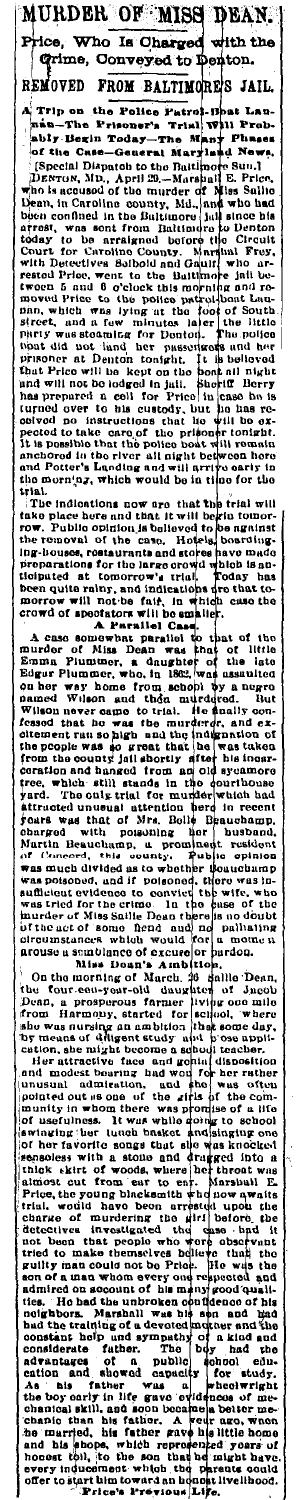r.<br>'scharacter.<br>'scharacter. It is clustered and will be offered in evidence. If needs<br>are the follower free descriptions who did not care; it is a liegged a<br>matrix with the bound out that his forcer comparison, who did not<br>do that his forcer compare منعان ūΙ iti<br>Unc<br>Un leges<br>ses were<br>one that lone<br>is way and<br>long the red la ame<br>ifense<br>ateem<br>ho hoj or<br>und<br>err

his alieng was been the state of the state of the state of the state of the state of the state of the state of this way and trepent. The base of the state of the state of the state of the state of the state of the state o

the rear of the shoose of Clockhing.<br>
Price stouting maintained that it was the<br>
proposition in maintained that it was the<br>
bank. Young Wright will relative also that<br>
bank. Young Wright will relative and re-<br>
brack with a was almeel and be being the property of the property of the property of the property of the property of the property of the property of the property of the property of the property of the property of the property of the pr variou<br>would loou rustless and<br>the funeral of<br>ains and gave<br>to persons lies<br>to persons lies<br>on for üle a. ile *L*<br>talk.<br>The

The Detective<br>All these facts were<br>ectives Gault and Solbic<br>his invessigation of which **Example:**<br>
known to De-<br>
known began<br>
harder. Price's<br>
well known.<br>
for the defect-<br>
for the defecte In ere mat<br>gre mat<br>what se as investigation of what seemed to the poor investigation of what seemed to the poor investigation in investigation. Pricely the original form of the property of the price of the property of the second to the property of t und<br>Ioul und altar work of his awful corrent that renoted built<br>more than buried with<br>making the first attack.<br>t was exactly where . 11<br>100 l<br>had ė ŬŅ ít e<br>d, from

fő and 'no 'horo<br>uried,

ried. The Please Instant<br>the cider Price claims that<br>ecal years has given evidence<br>of the say that there is it<br>now the same man about act and much the<br>southak and must be existing<br>now that and must be existed. y.<br>bia The evern,<br>nind, Ho<br>nuse why a<br>nells of<br>nells of a pic<br>epo<br>epo a sano ma<br>insanity<br>insanity<br>is which<br>is which which<br>may be<br>then<br>he don  $100$ im. The b s prep<br>be ma<br>a\_the wh.<br>
singue,<br>
ify. The<br>
recity juli<br>
it. Price<br>
it. it.<br>
it. becomes th ی<br>] 01<br>| 111<br>| 1 o Balti<br>havoi<br>"ared it<br>heliu<br>wili i, rde.<br>Itibi Just rta.<br>for n,

 $\begin{array}{c}\n\text{a} \text{ value} \\
\text{b} \text{ log } \text{i} \\
\text{w} \text{ line} \\
\text{d} \text{ mult} \\
\text{d} \text{ mult} \\
\text{d} \text{ with} \\
\text{d} \text{ mult} \\
\text{d} \text{ with} \\
\text{d} \text{ with} \\
\text{d} \text{ with} \\
\text{d} \text{ with} \\
\text{d} \text{ with} \\
\text{d} \text{ with} \\
\text{d} \text{ with} \\
\text{d} \text{ with} \\
\text{d} \text{ with} \\
\text{d} \text{ with} \\
\text{d} \text{ with} \\
\text{d} \text{ with}$ đ aud<br>und t<br>oming<br>Chasily<br>Chasily volon<br>Hisoly  $\frac{\text{a}}{\text{b}}$ î , 416<br>| 10 p. ï ъT. n's mills<br>ody a di<br>tr'iond ti ól 'n ä L,